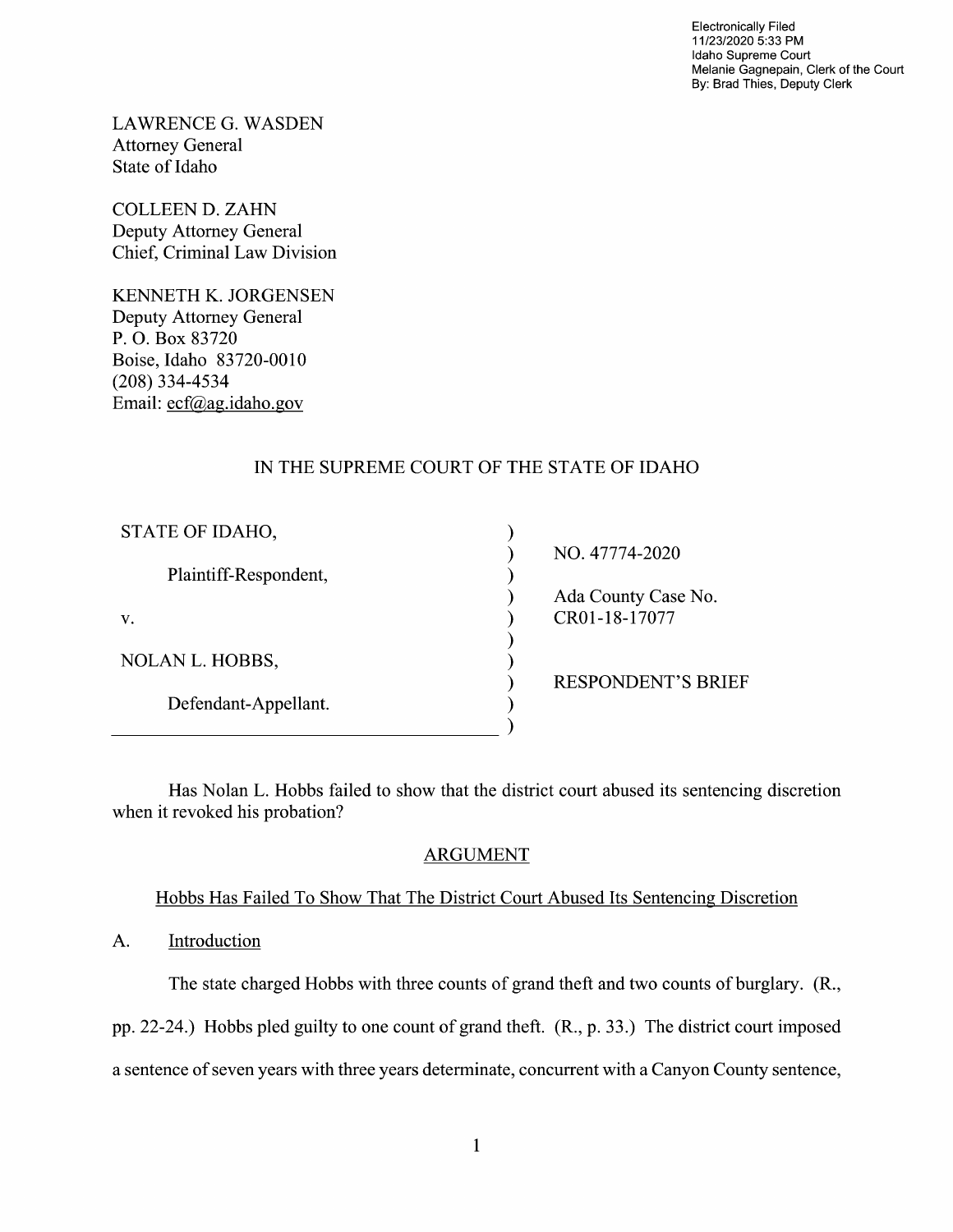and retained jurisdiction. (R., pp. 43-44.) After the rider the district court suspended execution 0f the sentence and placed Hobbs 0n probation. (R., pp. 51-54.)

Less than two months later, the state filed an allegation of a probation violation for committing a DUI, among other offenses.  $(R., pp. 60-72.)$  Hobbs admitted violating his probation by committing the DUI. (R., p. 76.) The district court revoked probation. (R., pp. 78-79.)

On appeal Hobbs asserts the district court abused its discretion because he did well on his rider and while incarcerated awaiting his trial and probation violation proceedings. (Appellant's brief, pp. 3-6.) Hobbs' actions 0f committing the new criminal offense of driving under the influence and thus putting others at risk show that the district court did not abuse its discretion.

### B. Standard Of Review

"Once a probation violation has been proven, the decision of whether to revoke probation is within the sound discretion of the court." State v. Le Vegue, 164 Idaho 110, 113, 426 P.3d 461,  $464$  (2018) (quotation marks omitted). In evaluating whether a lower court abused its discretion, the appellate court conducts a four-part inquiry, which asks "whether the trial court:  $(1)$  correctly perceived the issue as one of discretion; (2) acted Within the outer boundaries of its discretion; (3) acted consistently with the legal standards applicable to the specific choices available to it; and (4) reached its decision by the exercise of reason." State v. Herrera, 164 Idaho 261, 272, 429 P.3d 149, <sup>160</sup> (2018) (citing Lunneborg V. MV Fun Life, <sup>163</sup> Idaho 856, 863, <sup>421</sup> P.3d 187, <sup>194</sup> (2018)).

#### C. Hobbs Has Shown N0 Abuse Of The District Court's Discretion

"In determining Whether t0 revoke probation court must examine Whether the probation is achieving the goal of rehabilitation and consistent with the protection 0f society." State V. Del Critchfield, N0. 45925, <sup>2020</sup> WL 992593, at \*3 (Idaho Ct. App. Mar. 2, 2020). Here the district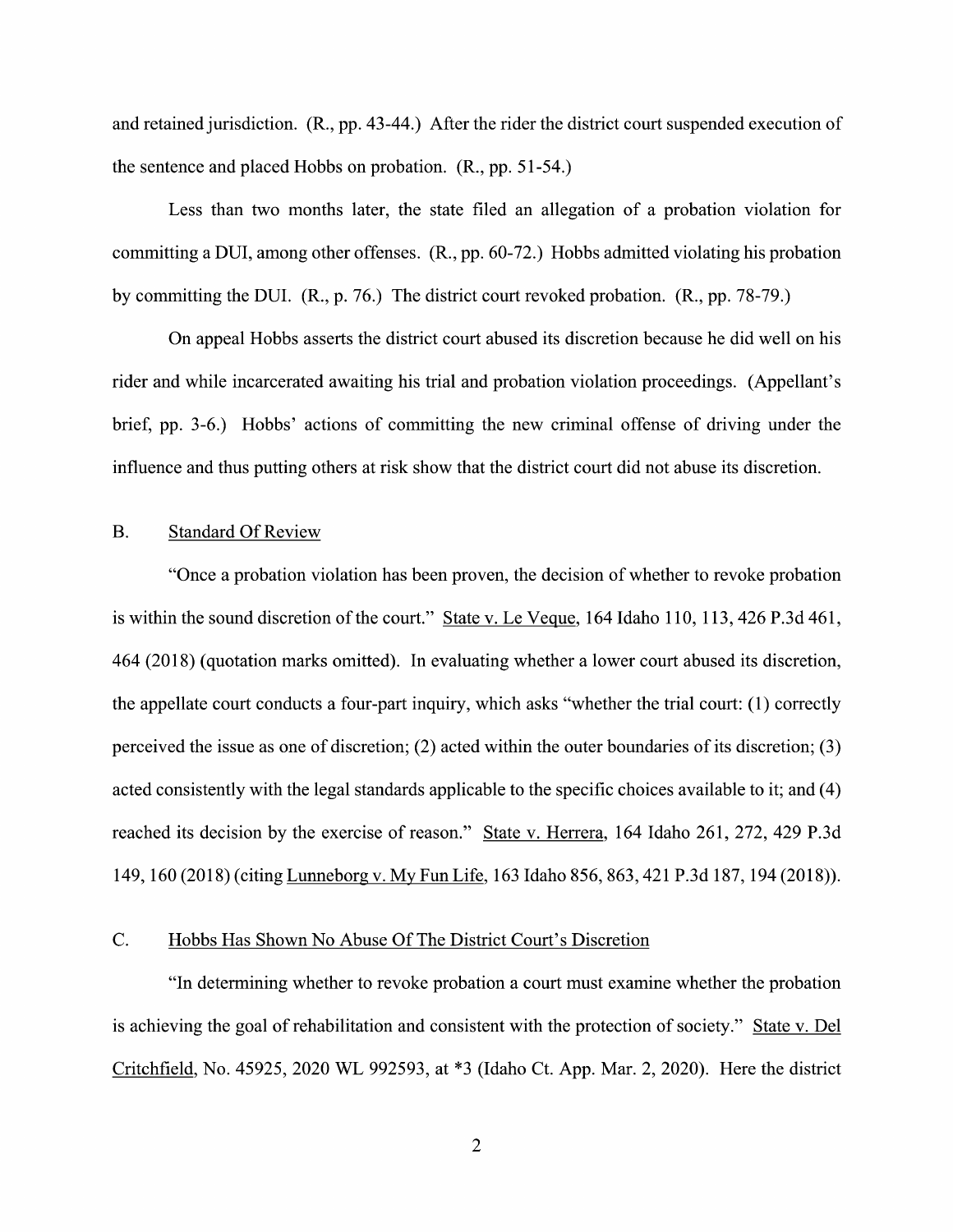court specifically concluded that probation was not protecting society because Hobbs chose to drink and drive and place others at risk. (Tr., p. 23, L.  $22 - p$ , 25, L. 8.) Also significant to the court was Hobbs' "pretty rotten record" of criminal offenses, which had made the district court reluctant to place Hobbs on the rider in the first place.  $(Tr, p. 23, Ls. 7-24.)$ 

The record supports the district court's determination that probation was not protecting society. This case arose from Hobbs using a wrongfully obtained financial transaction card. (R., p. 23.) The Canyon County conviction resulting in the concurrent sentence there arose out 0f possessing methamphetamine, found during an investigation of Hobbs passing bad checks. (PSI, p. 4 (citation to electronic page numbers of "Appeal Augmented Clerks Record.pdf").) Hobbs' criminal record was accurately described as "rotten," completing the hat trick 0f drug felonies, thefts, and crimes 0f Violence. (PSI, pp. 5-9.) His performance 0n probation was very poor, committing new offenses and placing the community at risk very shortly after his release on probation. (R., pp. 60-72.) The district court did not abuse its discretion by revoking probation.

Hobbs claims the record "demonstrated that he could be successfill in the community." (Appellant's brief, pp. 5-6.) Hobbs, however, had a proven track record of not being "successful in the community." Indeed, the community was at risk from his behavior before and after he was placed 0n probation. Hobbs' argument merely ignores the district court's findings and large portions of the record. He has shown no abuse of discretion because the record supports the district court's findings and conclusion.